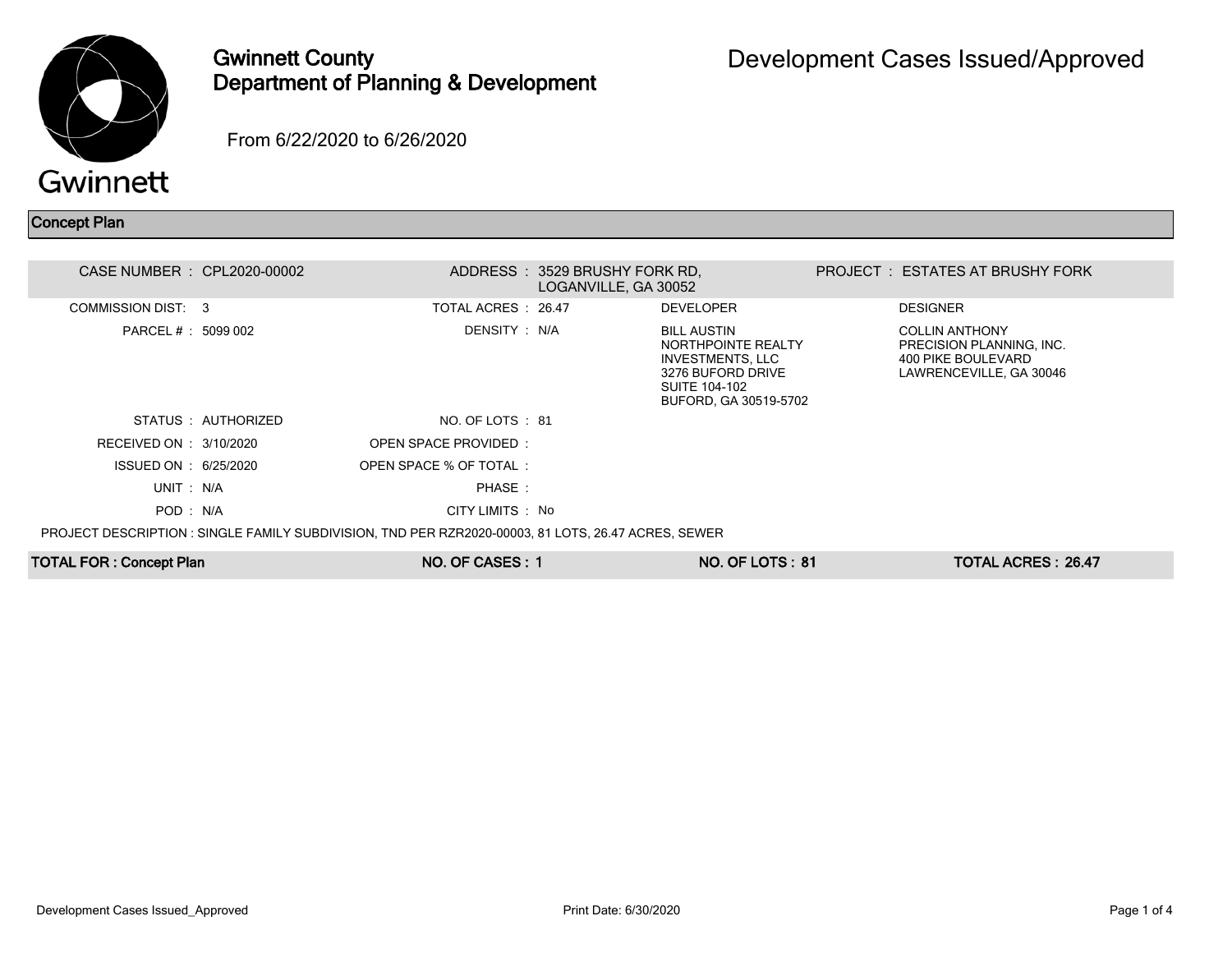## Commercial Development Permit

| CASE NUMBER : CDP2019-00192 |                        | 30052 | ADDRESS: 835 ATHENS HWY, LOGANVILLE, GA                                                      | PROJECT: PRE-OWNED CAR DEALERSHIP AT<br><b>ATHENS HIGHWAY</b>                                  |
|-----------------------------|------------------------|-------|----------------------------------------------------------------------------------------------|------------------------------------------------------------------------------------------------|
| COMMISSION DIST: 3          | TOTAL ACRES : 1.29     |       | <b>DEVELOPER</b>                                                                             | <b>DESIGNER</b>                                                                                |
| PARCEL #: 5125 031          | DENSITY : N/A          |       | <b>MUJEEB NEJRABI</b><br>ZMS AUTOMOTIVE<br>5163 ROCK PLACE DRIVE<br>STONE MOUNTAIN, GA 30087 | CLIFFORD KONG<br><b>QTECH ENGINEERING. LLC</b><br>330 NEWINGTON COURT<br>JOHNS CREEK, GA 30022 |
| STATUS : ISSUED             | NO. OF LOTS : N/A      |       |                                                                                              |                                                                                                |
| RECEIVED ON : $8/12/2019$   | OPEN SPACE PROVIDED:   |       |                                                                                              |                                                                                                |
| ISSUED ON : 6/25/2020       | OPEN SPACE % OF TOTAL: |       |                                                                                              |                                                                                                |
| UNIT: N/A                   | PHASE: NA              |       |                                                                                              |                                                                                                |
| POD: N/A                    | CITY LIMITS : No       |       |                                                                                              |                                                                                                |

 PROJECT DESCRIPTION : AUTOMOTIVE SALES FACILITY, C-2 RZC2007-00053 AND SUP2007-00027, NEW 1,155 SQ FT, 1 STORY, 1.292 ACRES, 0.08 DISTURBED ACRES, 36 PARKING SPACES, SEWER

| CASE NUMBER : CDP2019-00284 |                        | GA 30019 | ADDRESS : 2995 OLD PEACHTREE RD, DACULA,                                                                                                    | PROJECT: PRESERVE AT PEACHTREE SHOALS                                                |  |
|-----------------------------|------------------------|----------|---------------------------------------------------------------------------------------------------------------------------------------------|--------------------------------------------------------------------------------------|--|
| COMMISSION DIST: 3          | TOTAL ACRES : 16.67    |          | <b>DEVELOPER</b>                                                                                                                            | <b>DESIGNER</b>                                                                      |  |
| PARCEL # : 7018 028         | DENSITY : N/A          |          | <b>SHAUN REINHARDT</b><br>DACULA LEASED HOUSING<br><b>ASSOCIATES I, LLLP</b><br>2905 NORTHWEST BOULEVARD<br>SUITE 150<br>PLYMOUTH, MN 55441 | <b>MARK VAN DE WATER</b><br>AEC. INC.<br>50 WARM SPRINGS CIRCLE<br>ROSWELL, GA 30075 |  |
| STATUS : ISSUED             | NO. OF LOTS : N/A      |          |                                                                                                                                             |                                                                                      |  |
| RECEIVED ON : 12/23/2019    | OPEN SPACE PROVIDED:   |          |                                                                                                                                             |                                                                                      |  |
| ISSUED ON : 6/25/2020       | OPEN SPACE % OF TOTAL: |          |                                                                                                                                             |                                                                                      |  |
| UNIT: N/A                   | PHASE: NA              |          |                                                                                                                                             |                                                                                      |  |
| POD: N/A                    | CITY LIMITS : No       |          |                                                                                                                                             |                                                                                      |  |
|                             |                        |          |                                                                                                                                             |                                                                                      |  |

PROJECT DESCRIPTION : COMMERCIAL, O-1, PER SUP2019-00017, 16.67 ACRES, 14.1 DISTURBED ACRES, 245 NEW PARKING SPACES, SEWER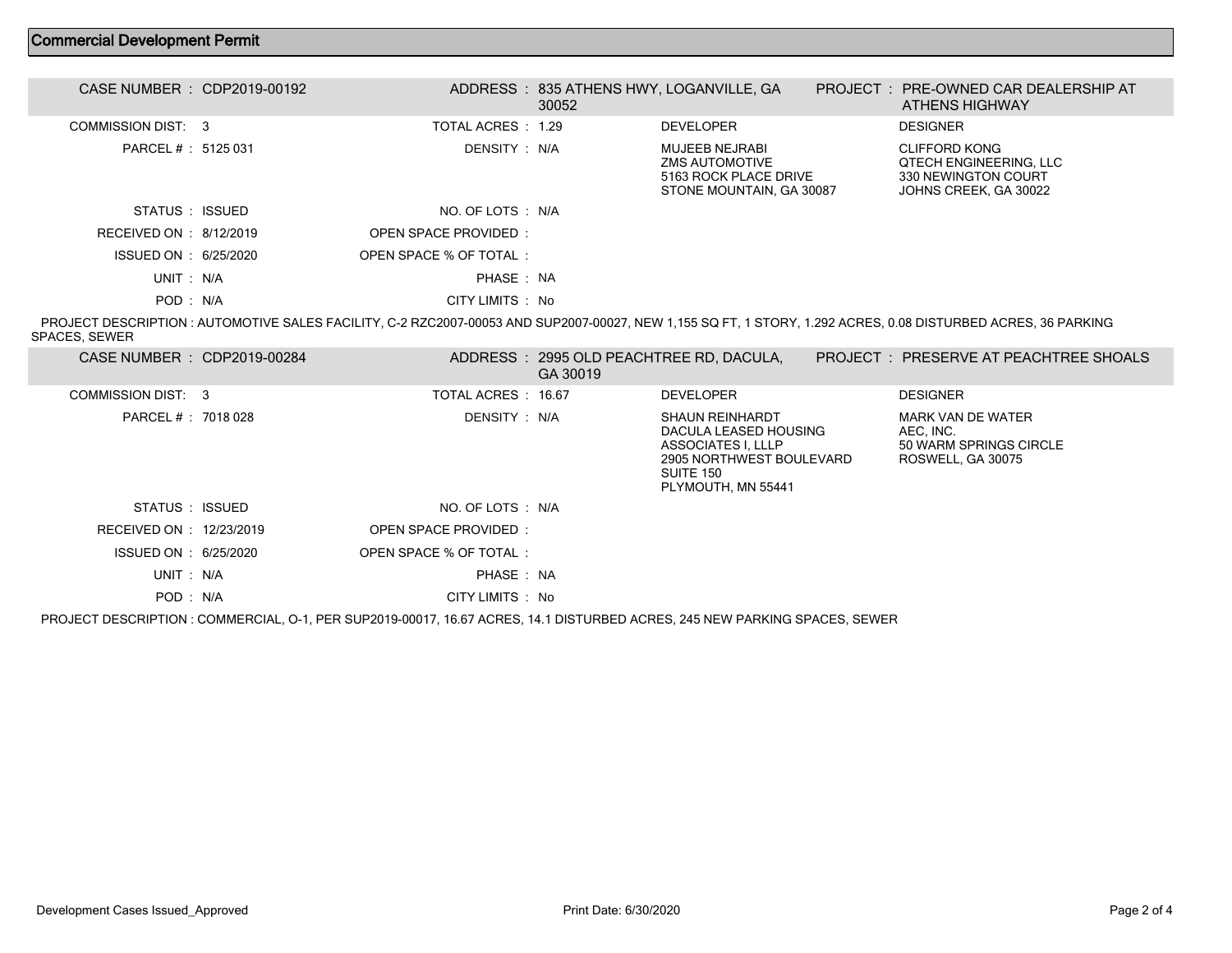| CASE NUMBER : CDP2020-00074<br>ADDRESS: 1000 MEDICAL CENTER BLV,<br>LAWRENCEVILLE, GA 30046<br><b>EMERGENCY DEPARTMENT</b><br><b>EXPANSION</b>                                                                                                                    | PROJECT : NORTHSIDE HOSPITAL GWINNETT- |
|-------------------------------------------------------------------------------------------------------------------------------------------------------------------------------------------------------------------------------------------------------------------|----------------------------------------|
| <b>COMMISSION DIST: 4</b><br>TOTAL ACRES : 0.60<br><b>DEVELOPER</b><br><b>DESIGNER</b>                                                                                                                                                                            |                                        |
| PARCEL # : 7008 013<br>DENSITY: N/A<br>DAVE COOPER<br><b>MARK BOND</b><br>NORTHSIDE HOSPITAL, INC.<br><b>HAYES JAMES &amp; ASSOCIATES</b><br>1000 MEDICAL CENTER BOULEVARD<br>4145 SHACKLEFORD ROAD<br>SUITE 300<br>LAWRENCEVILLE, GA 30046<br>NORCROSS, GA 30093 |                                        |
| NO. OF LOTS : N/A<br>STATUS : ISSUED                                                                                                                                                                                                                              |                                        |
| RECEIVED ON : 5/22/2020<br><b>OPEN SPACE PROVIDED:</b>                                                                                                                                                                                                            |                                        |
| ISSUED ON : 6/26/2020<br>OPEN SPACE % OF TOTAL :                                                                                                                                                                                                                  |                                        |
| UNIT: N/A<br>PHASE : NA                                                                                                                                                                                                                                           |                                        |
| CITY LIMITS : Yes<br>POD: N/A                                                                                                                                                                                                                                     |                                        |
| PROJECT DESCRIPTION : CITY OF LAWRENCEVILLE, NORTHSIDE HOSPITAL GWINNETT- EMERGENCY DEPARTMENT EXPANSION, O-I, NEW 19,285 SQ FT, 2 STORY, 0.6 ACRES, 0.6<br>DISTURBED ACRES, SEWER                                                                                |                                        |
|                                                                                                                                                                                                                                                                   |                                        |
| <b>TOTAL FOR: Commercial Development</b><br>NO. OF CASES: 3<br>NO. OF LOTS: 0<br>Permit                                                                                                                                                                           | <b>TOTAL ACRES: 18.56</b>              |
|                                                                                                                                                                                                                                                                   |                                        |
| <b>Subdivision Development Permit</b>                                                                                                                                                                                                                             |                                        |
|                                                                                                                                                                                                                                                                   |                                        |
| CASE NUMBER : SDP2019-00040<br>ADDRESS: COLLINS HILL RD (2700 BLOCK),<br>PROJECT : COLLINSWOOD PARK 2 PHASE 1<br>LAWRENCEVILLE, GA 30043                                                                                                                          |                                        |
| COMMISSION DIST: 1<br>TOTAL ACRES: 1.99<br><b>DEVELOPER</b><br><b>DESIGNER</b>                                                                                                                                                                                    |                                        |
| PARCEL # : 7150 196<br>DENSITY: N/A<br><b>STEVE BROOKS</b><br><b>AYYAD MANSUR</b><br>JOURNEY CONSTRUCTION, LLC<br><b>MANSUR ENGINEERING. INC.</b><br>P.O. BOX 1465<br>DULUTH, GA 30096<br>SUITE 140<br>DULUTH, GA 30097                                           | 1810 PEACHTREE INDUSTRIAL BLVD.        |
| NO. OF LOTS: 11<br>STATUS : ISSUED                                                                                                                                                                                                                                |                                        |
| RECEIVED ON : 8/26/2019<br><b>OPEN SPACE PROVIDED:</b>                                                                                                                                                                                                            |                                        |
| ISSUED ON : 6/23/2020<br>OPEN SPACE % OF TOTAL:                                                                                                                                                                                                                   |                                        |
| UNIT: N/A<br>PHASE: 1                                                                                                                                                                                                                                             |                                        |

PROJECT DESCRIPTION : SINGLE FAMILY TOWNHOMES, RTH PER RZM2018-00007, 26 LOTS, 4.59 ACRES, 2.81 DISTURBED ACRES, SEWER